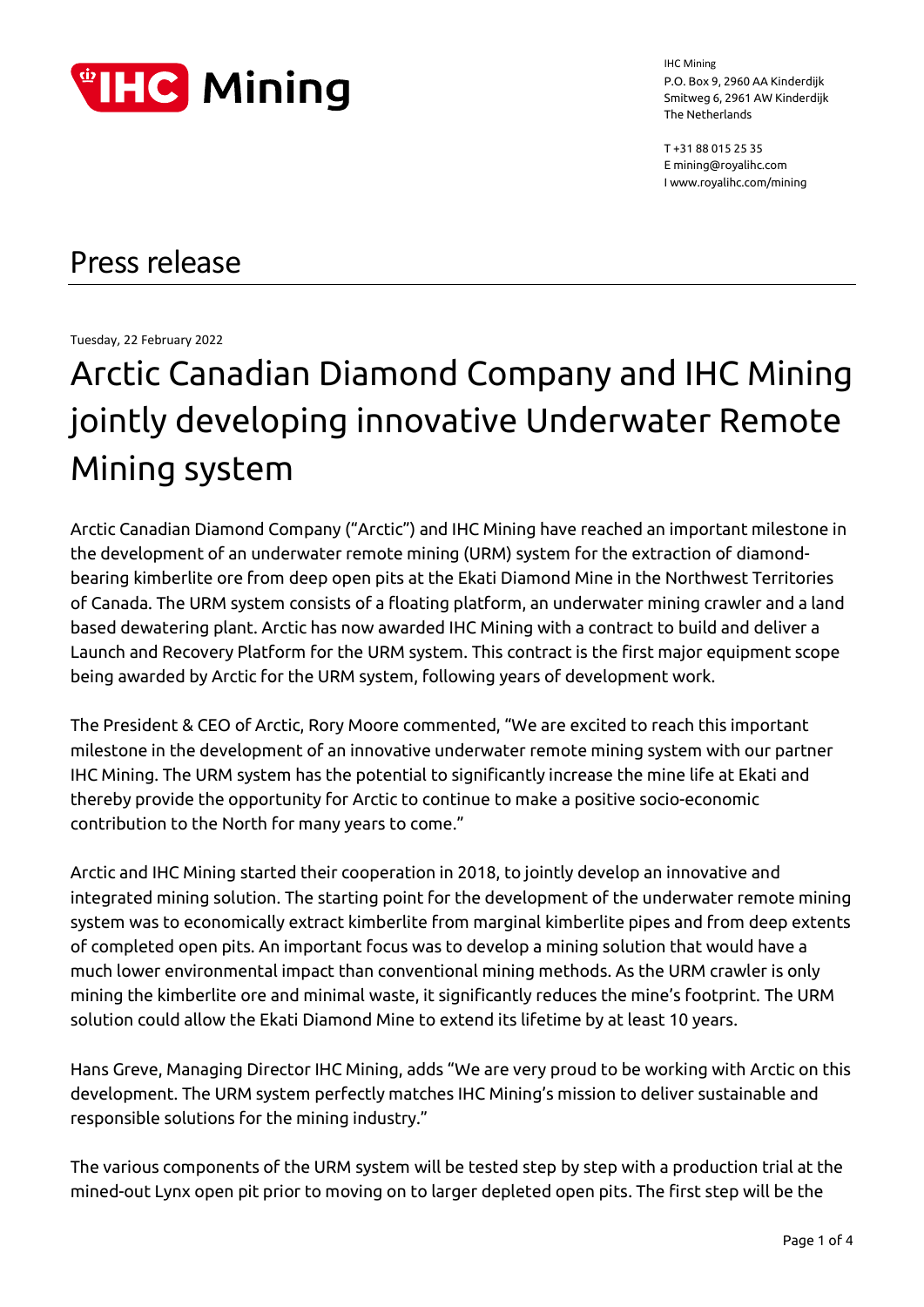

T +31 88 015 25 35 E mining@royalihc.com I www.royalihc.com/mining

### Press release

flooding of the Lynx pit in summer of 2022. This will be followed by testing of the Launch and Recovery Platform in the summer of 2023 and then by comprehensive URM system testing in the summer of 2024 including a trial mining operation targeting the extraction of approximately 150,000 tonnes of Lynx kimberlite ore.

The URM solution is a technological breakthrough for kimberlite diamond mining. A new innovative solution which originated from deep sea mining and trenching systems has allowed Arctic and IHC Mining to take the next step in the future of diamond-bearing kimberlite mining.



*Arctic Canadian Diamond Company and IHC Mining's Launch and Recovery Platform for the Underwater Remote Mining System, which will help recover diamond-bearing kimberlite ore from deep open pits at the Ekati Diamond Mine in the Northwest Territories of Canada.*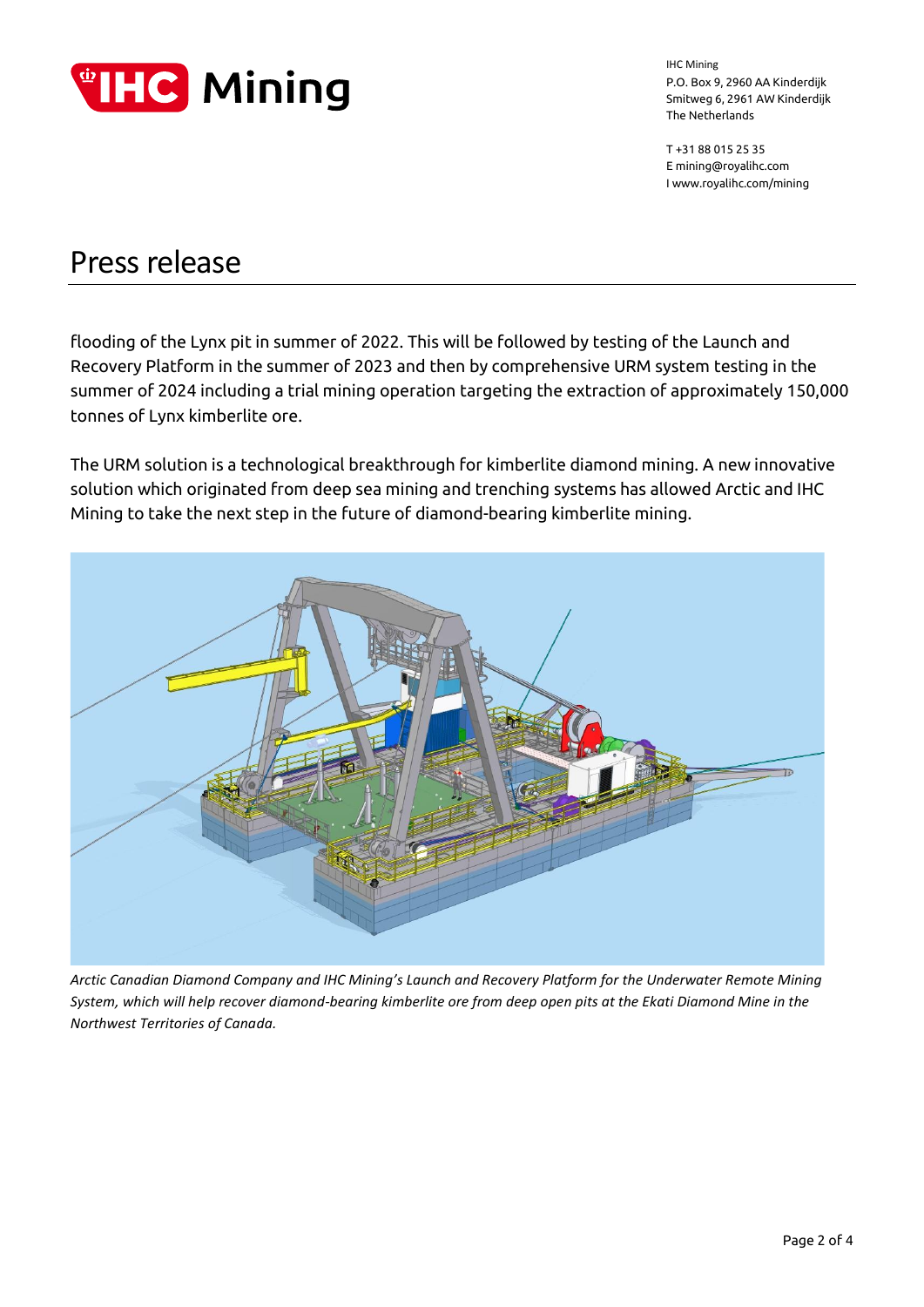

T +31 88 015 25 35 E mining@royalihc.com I www.royalihc.com/mining

### Press release

Note for the editors, not for publication:

#### **About IHC Mining**



For every phase in the mining life cycle for raw materials, IHC Mining provides reliable, integrated solutions, fully tailored to specific demand for mineral resources. By means of the state-of-the-art equipment that we design and build – and the services we deliver – our customers can improve operational efficiency, lower the cost per tonne and make their activities more sustainable. We have a proven track record in solutions for mineral sands, tailings rehabilitation, battery minerals, gold, diamonds, tin and other commodities. In addition, with our experts working on a global basis, we guarantee a local presence and industry leading support on every continent.

IHC Mining is part of Royal IHC, a leading designer, builder and supplier of integrated vessels, equipment and services to customers in the dredging, offshore, mining and defence industries. We deliver reliable solutions that improve operational efficiency and allow for a more sustainable performance. As we navigate new waters, our aim remains unchanged: to discover the smartest and safest way forward for both our customers and our people.

Together, we create the mining future.

For more information please contact: Hans Huigen, Public Affairs Manager / Corporate Spokesperson M: +31 6 41 04 46 62 | E: [h.huigen@royalihc.com](mailto:h.huigen@royalihc.com)

This press release can also be found on our website [www.royalihc.com.](http://www.royalihc.com/)